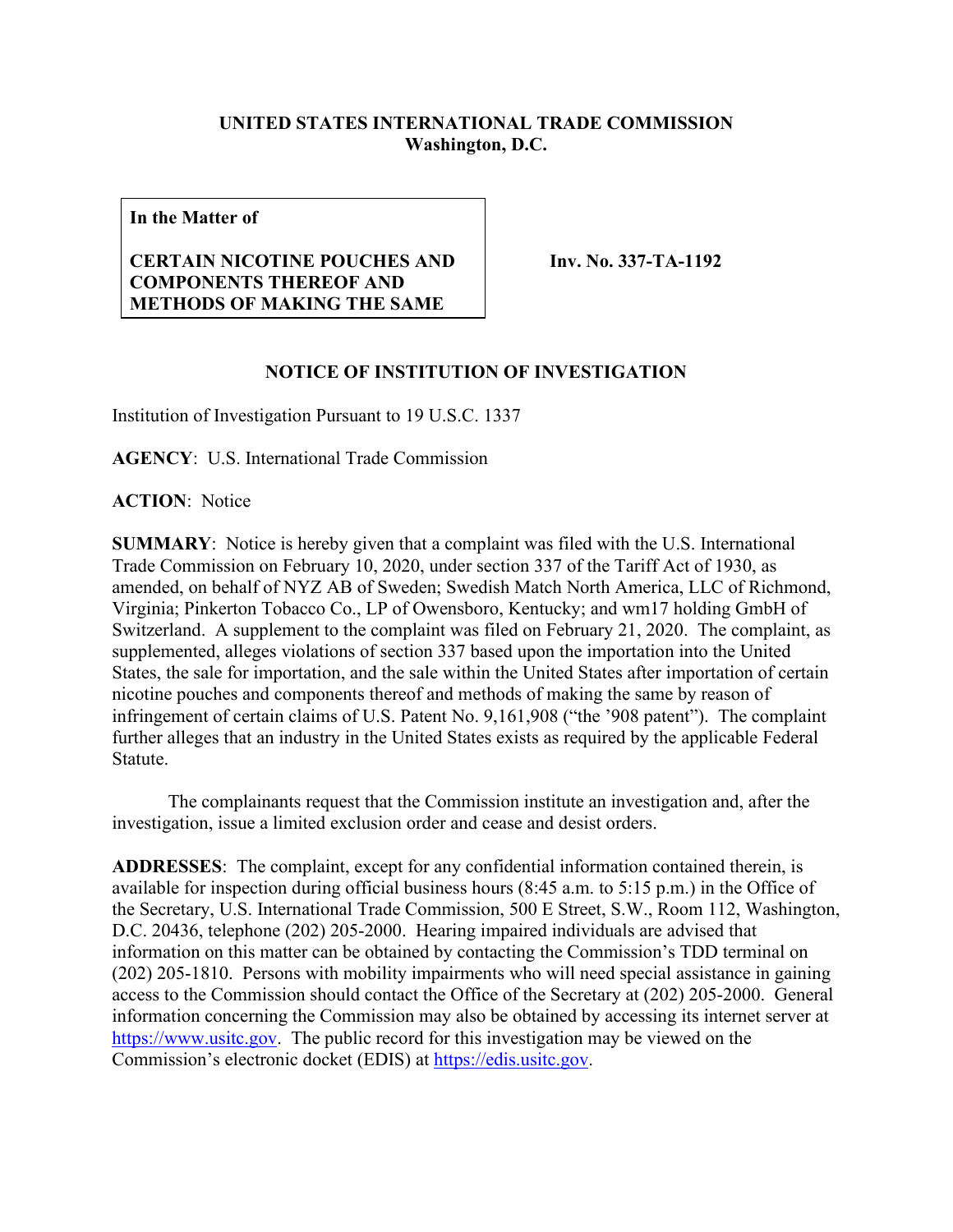**FOR FURTHER INFORMATION CONTACT**: Pathenia M. Proctor, Office of Unfair Import Investigations, U.S. International Trade Commission, telephone (202) 205-2559.

## **SUPPLEMENTARY INFORMATION**:

**AUTHORITY**: The authority for institution of this investigation is contained in section 337 of the Tariff Act of 1930, as amended, 19 U.S.C. 1337, and in section 210.10 of the Commission's Rules of Practice and Procedure, 19 C.F.R. 210.10 (2019).

**SCOPE OF INVESTIGATION**: Having considered the complaint, the U.S. International Trade Commission, on March 6, 2020, **ORDERED THAT** –

(1) Pursuant to subsection (b) of section 337 of the Tariff Act of 1930, as amended, an investigation be instituted to determine whether there is a violation of subsection (a)(1)(B) of section 337 in the importation into the United States, the sale for importation, or the sale within the United States after importation of certain products identified in paragraph (2) by reason of infringement of one or more of claims 1, 2, 5, 6, 9-18, 20, and 21 of the '908 patent, and whether an industry in the United States exists as required by subsection (a)(2) of section 337;

(2) Pursuant to section 210.10(b)(1) of the Commission's Rules of Practice and Procedure, 19 C.F.R. 210.10(b)(1), the plain language description of the accused products or category of accused products, which defines the scope of the investigation, is "powders containing a free nicotine salt held in some type of container, such as in a pouch or another type of container used for shipment of the powder, and components thereof";

(3) For the purpose of the investigation so instituted, the following are hereby named as parties upon which this notice of investigation shall be served:

(a) The complainants are:

NYZ AB Sveavägen 44 SE-118 85 Stockholm, Sweden

Swedish Match North America, LLC Two James Center 1021 East Cary Street, Suite 1600 Richmond, VA 23219

Pinkerton Tobacco Co., LP 1121 Industrial Drive Owensboro, KY 42301

wm17 holding GmbH KBT Treuhand AG Zug Neuhofstrasse 5A